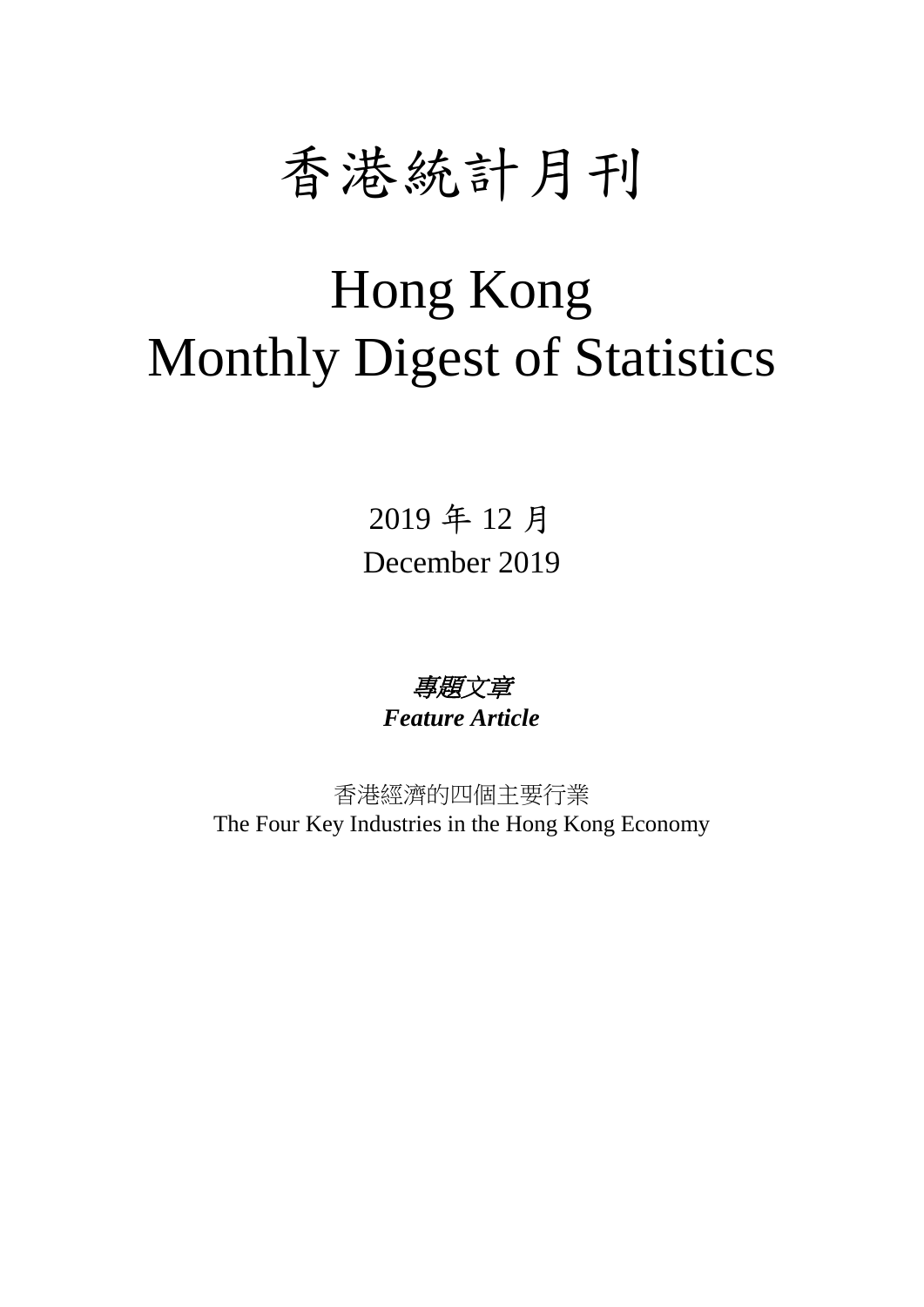# 香港經濟的四個主要行業 **The Four Key Industries in the Hong Kong Economy**

香港政府一直積極推動經濟發展,以保持香港的競爭優勢。香港的四個傳統主 要行業,包括金融服務、旅遊、貿易及物流和專業及工商業支援服務,可帶動 其他行業的發展,創造就業,是香港經濟動力的所在。

本文分析有關四個主要行業在 2018 年的經濟貢獻及就業人數。

The Government has been actively pursuing economic development in order to keep up the competitive advantage of Hong Kong. The traditional Four Key Industries in Hong Kong, including financial services, tourism, trading and logistics, and professional and producer services, have been the driving force of Hong Kong's economic growth, providing impetus to growth of other sectors and creating employment.

This article analyses the economic contribution and employment situation in respect of the Four Key Industries in 2018.

如對本文有任何查詢,請聯絡政府統計處國民收入統計科 (電話:(852) 3903 7002;電郵:[gdp-p@censtatd.gov.hk](mailto:gdp-p@censtatd.gov.hk))。

Enquiries on this article may be directed to the National Income Branch, Census and Statistics Department

(Tel. : (852) 3903 7002; E-mail : gdp-p@censtatd.gov.hk).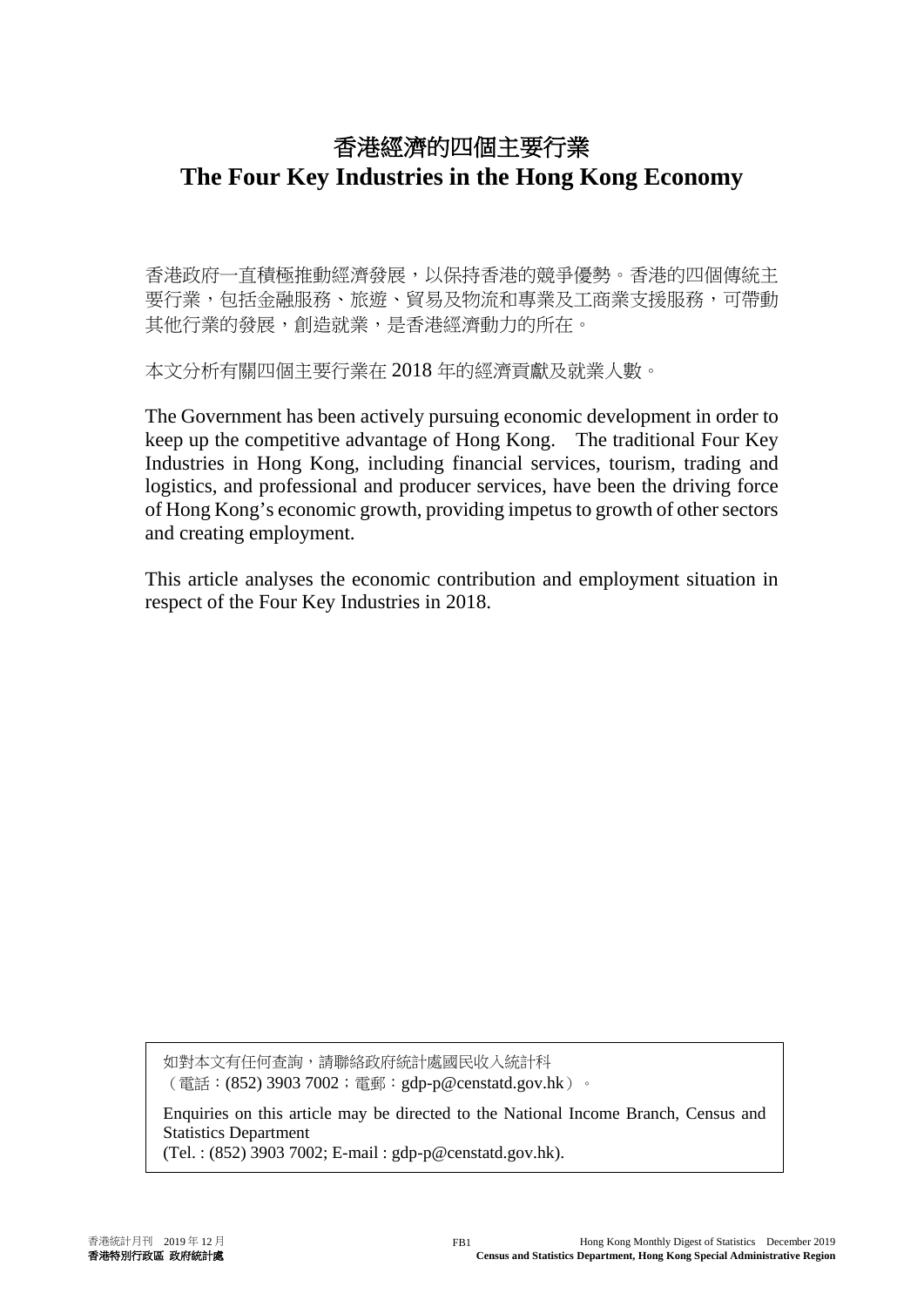# 香港經濟的四個主要行業 **The Four Key Industries in the Hong Kong Economy**

1.1 香港政府一直積極推動經濟發展,以保 持香港的競爭優勢。香港的四個傳統主要行 業,包括金融服務、旅遊、貿易及物流和專業 及工商業支援服務,可帶動其他行業的發展, 創造就業,是香港經濟動力的所在。

1.2 根據「香港標準行業分類 2.0 版」 的界 定,四個主要行業中,有些會橫跨不同的行 業。有見及此,政府統計處已發展相關的統計 架構以量度這些行業的增加價值 <sup>2</sup> 及就業人 數。

1.3 有關四個主要行業在 2017 年的經濟貢 獻及就業人數,政府統計處已在 2019 年 5 月 出版的《香港統計月刊》的專題文章中加以分 析。本文加入了 2018 年的初步統計數字以更 新有關分析。修訂數字將會在 2020 年 5 月於 政府統計處網站發布。有關各行業的涵蓋範圍 的詳情,請參閱政府統計處的網站 (www.censtatd.gov.hk/hkstat/sub/sc80\_tc.jsp)內 所載的資料。

## **1.** 引言 **1. Introduction**

1.1 The Government has been actively pursuing economic development in order to keep up the competitive advantage of Hong Kong. The traditional Four Key Industries in Hong Kong, including financial services, tourism, trading and logistics, and professional and producer services, have been the driving force of Hong Kong's economic growth, providing impetus to growth of other sectors and creating employment.

1.2 Noting that some of the Four Key Industries straddle across different industries defined by the Hong Kong Standard Industrial Classification (HSIC) Version  $2.0<sup>-1</sup>$ , the Census and Statistics Department (C&SD) has developed the relevant statistical framework for measuring the value added  $2$  and employment in respect of these industries.

1.3 A feature article analysing the economic contribution and employment situation in respect of the Four Key Industries in 2017 was published in the May 2019 issues of the *Hong Kong Monthly Digest of Statistics*. This article updates the relevant analyses with preliminary figures for 2018 incorporated. Revised figures will be released at C&SD's website in May 2020. For details of the coverage of the respective industries, please refer to the information contained in the website of C&SD [\(www.censtatd.gov.hk/hkstat/sub/sc80.jsp\)](http://www.censtatd.gov.hk/hkstat/sub/sc80.jsp).

<sup>1</sup> 香港標準行業分類是一個統計分類系統,用以編製和發 布行業統計數字。「香港標準行業分類 2.0 版」是香港 標準行業分類的最新版本,以聯合國的《所有經濟活動 的國際標準行業分類修訂本第 4 版》為藍本,配合本地 的情況作出修訂而編製。

<sup>2</sup> 增加價值是一個國民經濟核算的名詞。簡單來說,增加 價值量度一個經濟活動的淨產值,即所生產的貨物和服 務的價值減去生產過程中消耗的貨品和服務(例如購買 日常經營所需用品、租金、商用服務費)的價值。一個 經濟體中所有經濟活動的增加價值的總和等於這個經濟 體的本地生產總值。

<sup>1</sup> HSIC is a statistical classification scheme for compilation and dissemination of sectoral economic statistics. The HSIC Version 2.0 is the latest version of HSIC modelled on the United Nations' *International Standard Industrial Classification of All Economic Activities Revision 4* with local adaptations.

<sup>2</sup> Value added is a term used in national accounting. In brief, value added measures the net output of an economic activity, i.e. the value of goods and services produced *less* the value of goods and services (e.g. purchase of materials and supplies, rental, business services charge) used in production. Sum of value added of all economic activities in an economy equals to its Gross Domestic Product.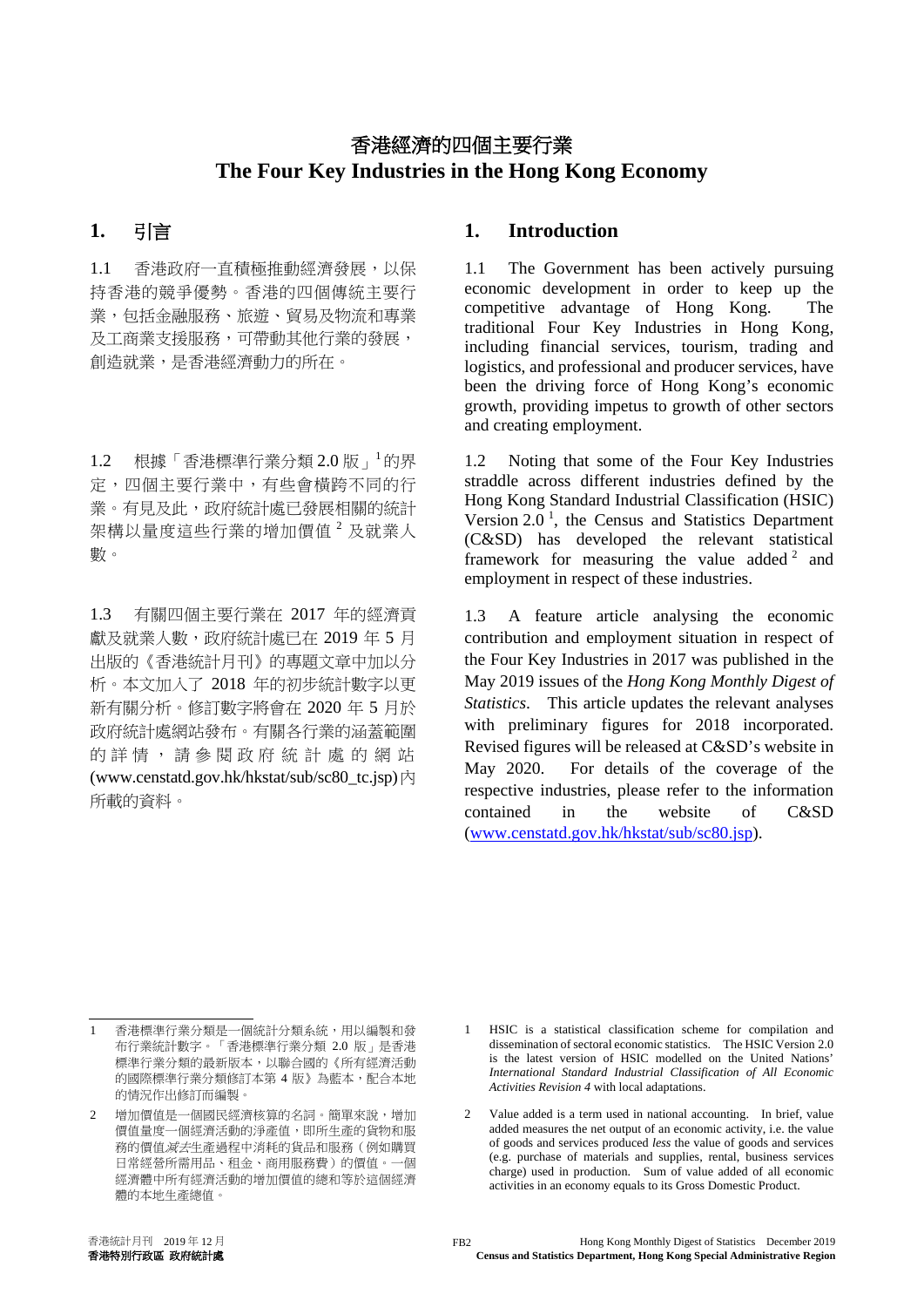2.1 整體計算,四個主要行業在 2018 年為 香港經濟帶來 15,476 億元的增加價值,並僱 用 1 789 500 人。與 2017 年比較, 2018 年四 個主要行業的增加價值及就業人數分別增長 6.4% 及 0.5%。 (圖 1、表 1 及 2)

2.2 就近年四個主要行業對整個經濟體的貢 獻 而 言 ,四個主要行業的總增加價值在 2018年佔本地生產總值的 57.3%,較 2013年 的 57.8% 為低。這主要是由於在 2018 年貿易 及物流服務業佔本地生產總值的百分比較 2013 年為低。另一方面,四個主要行業的就 業人數在 2018 年佔總就業人數的 46.3%,較 2013 年的 47.4% 為低。 (表 1 及 2)

## **2.** 四個主要行業 **2. Four Key Industries**

2.1 Taken together, the Four Key Industries in the Hong Kong economy generated value added of \$1,547.6 billion and employed 1 789 500 persons in 2018. The value added and employment in respect of the Four Key Industries increased by 6.4% and 0.5% respectively in 2018 compared with 2017. (Chart 1, Tables 1 and 2)

2.2 As regards the contribution of the Four Key Industries to the total economy in recent years, the share of the total value added of these industries in Gross Domestic Product (GDP) was 57.3% in 2018, lower than that of 57.8% in 2013. This was mainly due to the lower percentage share of the trading and logistics services industry in GDP in 2018 compared with 2013. On the other hand, the contribution of the Four Key Industries to total employment in 2018 was 46.3%, lower than that of 47.4% in 2013. (Tables 1 and 2)

# 圖 **1 2008** 年、**2013** 年、**2017** 年及 **2018** 年四個主要行業的增加價值和就業人數 **Chart 1 Value added and employment in respect of the Four Key Industries in 2008, 2013, 2017 and 2018**

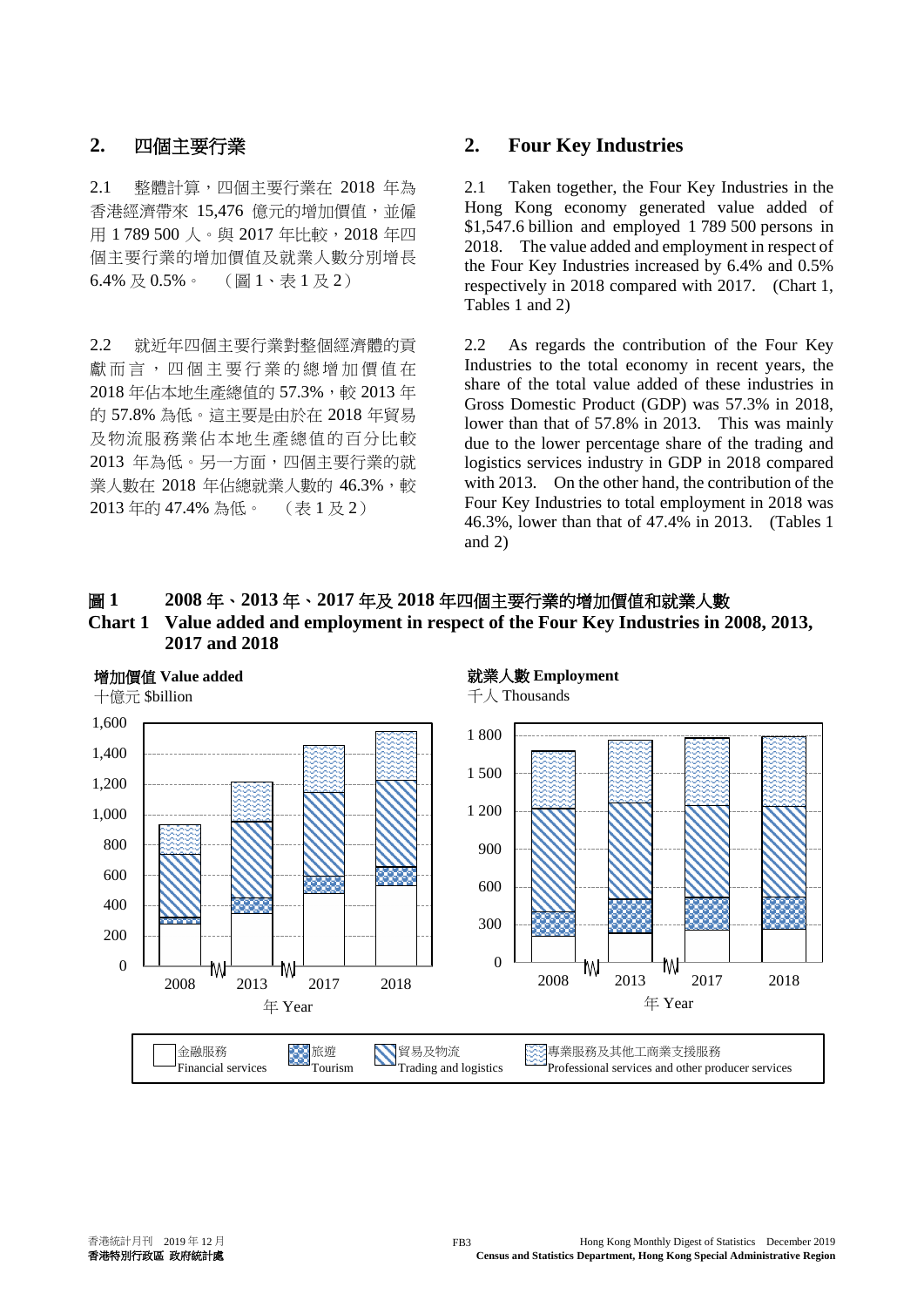# 表 **1** 四個主要行業的增加價值

# **Table 1 Value added of the Four Key Industries**

|                                                                                                                                                                                       |                                                                          | 2008                  | 2013                      | 2017                                                                                                                                                                                                                                                                                                                                                                                                                                                                                                                                                                                                                             | $2018^\circ$                                                                                                 | 平均每年變動百分率<br>Average annual<br>percentage change |                  |                  |  |
|---------------------------------------------------------------------------------------------------------------------------------------------------------------------------------------|--------------------------------------------------------------------------|-----------------------|---------------------------|----------------------------------------------------------------------------------------------------------------------------------------------------------------------------------------------------------------------------------------------------------------------------------------------------------------------------------------------------------------------------------------------------------------------------------------------------------------------------------------------------------------------------------------------------------------------------------------------------------------------------------|--------------------------------------------------------------------------------------------------------------|--------------------------------------------------|------------------|------------------|--|
| 以當時價格計算的增加價值<br>Value added at current prices                                                                                                                                         |                                                                          | 百萬元<br>\$Mn           | 百萬元<br>\$Mn               | 百萬元<br>\$Mn                                                                                                                                                                                                                                                                                                                                                                                                                                                                                                                                                                                                                      | 百萬元<br>\$Mn                                                                                                  | $2017 -$<br>2018                                 | $2008 -$<br>2018 | $2013 -$<br>2018 |  |
| 1.                                                                                                                                                                                    | 金融服務<br>Financial services                                               | 277,100<br>$(17.1\%)$ | 346,200<br>$(16.5\%)$     | 480,500<br>$(18.8\%)$                                                                                                                                                                                                                                                                                                                                                                                                                                                                                                                                                                                                            | 532,800<br>(19.7%)                                                                                           | $+10.9%$                                         | $+6.8%$          | $+9.0%$          |  |
|                                                                                                                                                                                       | (a) 銀行<br>Banking                                                        | 157,700<br>$(9.7\%)$  | 218,900<br>$(10.4\%)$     | 310,900<br>$(12.2\%)$                                                                                                                                                                                                                                                                                                                                                                                                                                                                                                                                                                                                            | 353,400<br>$(13.1\%)$                                                                                        | $+13.7%$                                         |                  | $+8.4\% +10.1\%$ |  |
|                                                                                                                                                                                       | (b) 保險及其他金融服務<br>Insurance and other financial services                  | 119,500<br>$(7.4\%)$  | 127,400<br>$(6.1\%)$      | 169,600<br>$(6.6\%)$                                                                                                                                                                                                                                                                                                                                                                                                                                                                                                                                                                                                             | 179,300<br>$(6.6\%)$                                                                                         | $+5.7%$                                          | $+4.1%$          | $+7.1%$          |  |
| 2.                                                                                                                                                                                    | 旅遊<br>Tourism                                                            | 44,700<br>$(2.8\%)$   | 105,900<br>$(5.0\%)$      | 114,200<br>$(4.5\%)$                                                                                                                                                                                                                                                                                                                                                                                                                                                                                                                                                                                                             | 121,000<br>$(4.5\%)$                                                                                         | $+5.9%$                                          | $+10.5%$         | $+2.7%$          |  |
|                                                                                                                                                                                       | (a) 入境旅遊<br>Inbound tourism                                              | 37,100<br>(2.3%)      | 89,000<br>$(4.2\%)$       | 92,100<br>$(3.6\%)$                                                                                                                                                                                                                                                                                                                                                                                                                                                                                                                                                                                                              | 99,200<br>(3.7%)                                                                                             | $+7.7%$                                          | $+10.3%$         | $+2.2%$          |  |
|                                                                                                                                                                                       | (b) 外訪旅遊<br>Outbound tourism                                             | 7,500<br>$(0.5\%)$    | 16,800<br>$(0.8\%)$       | 22,100<br>$(0.9\%)$                                                                                                                                                                                                                                                                                                                                                                                                                                                                                                                                                                                                              | 21,800<br>$(0.8\%)$                                                                                          | $-1.4%$                                          | $+11.2%$         | $+5.3%$          |  |
| 3.                                                                                                                                                                                    | 貿易及物流<br>Trading and logistics                                           | 414,700<br>$(25.6\%)$ | 500,500<br>$(23.9\%)$     | 548,400<br>(21.5%)                                                                                                                                                                                                                                                                                                                                                                                                                                                                                                                                                                                                               | 571,000<br>(21.2%)                                                                                           | $+4.1%$                                          | $+3.2%$          | $+2.7%$          |  |
|                                                                                                                                                                                       | (a) 貿易<br>Trading                                                        | 351,800<br>(21.7%)    | 432,600<br>$(20.6\%)$     | 466,700<br>$(18.3\%)$                                                                                                                                                                                                                                                                                                                                                                                                                                                                                                                                                                                                            | 486,100<br>$(18.0\%)$                                                                                        | $+4.2%$                                          | $+3.3%$          | $+2.4%$          |  |
|                                                                                                                                                                                       | (b) 物流<br>Logistics                                                      | 63,000<br>$(3.9\%)$   | 67,900<br>$(3.2\%)$       | 81,700<br>$(3.2\%)$                                                                                                                                                                                                                                                                                                                                                                                                                                                                                                                                                                                                              | 84,800<br>$(3.1\%)$                                                                                          | $+3.9%$                                          | $+3.0%$          | $+4.6%$          |  |
| 4.                                                                                                                                                                                    | 專業服務及其他工商業支援服務<br>Professional services and other producer<br>services   | 197,600<br>$(12.2\%)$ | 260,200<br>$(12.4\%)$     | 311,800<br>$(12.2\%)$                                                                                                                                                                                                                                                                                                                                                                                                                                                                                                                                                                                                            | 322,800<br>$(12.0\%)$                                                                                        | $+3.5%$                                          | $+5.0%$          | $+4.4%$          |  |
|                                                                                                                                                                                       | (a) 專業服務<br>Professional services                                        | 60,900<br>$(3.8\%)$   | 99,700<br>$(4.8\%)$       | 121,200<br>$(4.7\%)$                                                                                                                                                                                                                                                                                                                                                                                                                                                                                                                                                                                                             | 128,000<br>$(4.7\%)$                                                                                         | $+5.6%$                                          | $+7.7%$          | $+5.1%$          |  |
|                                                                                                                                                                                       | (b) 其他工商業支援服務(1)<br>Other producer services <sup>(1)</sup>               | 136,700<br>$(8.4\%)$  | 160,500<br>$(7.6\%)$      | 190,700<br>$(7.5\%)$                                                                                                                                                                                                                                                                                                                                                                                                                                                                                                                                                                                                             | 194,800<br>$(7.2\%)$                                                                                         | $+2.2%$                                          | $+3.6%$          | $+4.0%$          |  |
| 四個主要行業 = 1+2+3+4<br>Four Key Industries = $1+2+3+4$                                                                                                                                   |                                                                          | 934,100<br>$(57.7\%)$ | 1,212,800<br>$(57.8\%)$   | 1,454,900<br>$(57.0\%)$                                                                                                                                                                                                                                                                                                                                                                                                                                                                                                                                                                                                          | 1,547,600<br>$(57.3\%)$                                                                                      | $+6.4%$                                          | $+5.2%$          | $+5.0%$          |  |
| 本地生產總值(2)                                                                                                                                                                             |                                                                          | 1,620,000             | 2,098,100                 | 2,551,100                                                                                                                                                                                                                                                                                                                                                                                                                                                                                                                                                                                                                        | 2,698,800                                                                                                    | $+5.8\%$                                         | $+5.2%$          | $+5.2\%$         |  |
|                                                                                                                                                                                       | Gross Domestic Product (GDP) <sup>(2)</sup>                              |                       |                           |                                                                                                                                                                                                                                                                                                                                                                                                                                                                                                                                                                                                                                  |                                                                                                              |                                                  |                  |                  |  |
| 註釋:                                                                                                                                                                                   | 增加價值和本地生產總值數字進位至最接近的億位數。<br>括號內數字表示佔本地生產總值的百分比。                          |                       | Notes:                    | Value added and GDP figures are rounded to the nearest hundred<br>million. Figures in brackets refer to percentage shares in GDP.                                                                                                                                                                                                                                                                                                                                                                                                                                                                                                |                                                                                                              |                                                  |                  |                  |  |
|                                                                                                                                                                                       | 由於四捨五入關係,個別數字加起來可能與總數不符。                                                 |                       |                           | Figures may not add up to total due to rounding.                                                                                                                                                                                                                                                                                                                                                                                                                                                                                                                                                                                 |                                                                                                              |                                                  |                  |                  |  |
| @ 2018年的數字在得到更多數據時會作出例行修訂。                                                                                                                                                            |                                                                          |                       |                           | @ Figures for 2018 are subject to routine revision as more data<br>become available.                                                                                                                                                                                                                                                                                                                                                                                                                                                                                                                                             |                                                                                                              |                                                  |                  |                  |  |
| 「其他工商業支援服務」是指除金融服務、旅遊、<br>(1)<br>貿易及物流和專業服務以外的工商業支援服務。<br>「其他工商業支援服務」包括零售業、餐飲服務、<br>住宿服務、運輸、電訊、地產、機器和設備租賃服<br>務、雜項商用服務、各種社會服務及各種個人服<br>務,但只包括提供給本地經濟體系內公司的服務,<br>而不包括以本地個別人士為最終對象的服務。 |                                                                          |                       |                           | (1) "Other producer services" refer to producer services other<br>than financial services, tourism, trading and logistics, and<br>Specifically, "other producer<br>professional services.<br>services" cover retail trade, food and beverage services,<br>accommodation services, transport, telecommunications, real<br>machinery and equipment rental services,<br>estate,<br>miscellaneous business services, various social services and<br>various personal services, yet pertaining only to that segment<br>of services provided to companies in the local economy rather<br>than to local individuals as final consumers. |                                                                                                              |                                                  |                  |                  |  |
|                                                                                                                                                                                       | (2) 指以基本價格計算的名義本地生產總值。這與以當<br>時市價計算的本地生產總值有少許不同,後者包括<br>產品稅。             |                       |                           | (2) Refers to nominal GDP at basic prices. Such GDP figure is                                                                                                                                                                                                                                                                                                                                                                                                                                                                                                                                                                    | slightly different from the GDP valued at current market<br>prices, in which taxes on products are included. |                                                  |                  |                  |  |
| 主要<br>數據<br>來源:                                                                                                                                                                       | 政府統計處編製的按經濟活動劃分的本地生產總值詳細<br>數字、政府統計處進行的「經濟活動按年統計調查」及<br>香港旅遊發展局編製的旅遊統計數字 |                       | Main<br>data<br>sources : | GDP by economic activity at detailed level compiled by the<br>Census and Statistics Department (C&SD), Annual Survey of<br>Economic Activities conducted by C&SD, and tourism statistics<br>compiled by the Hong Kong Tourism Board                                                                                                                                                                                                                                                                                                                                                                                              |                                                                                                              |                                                  |                  |                  |  |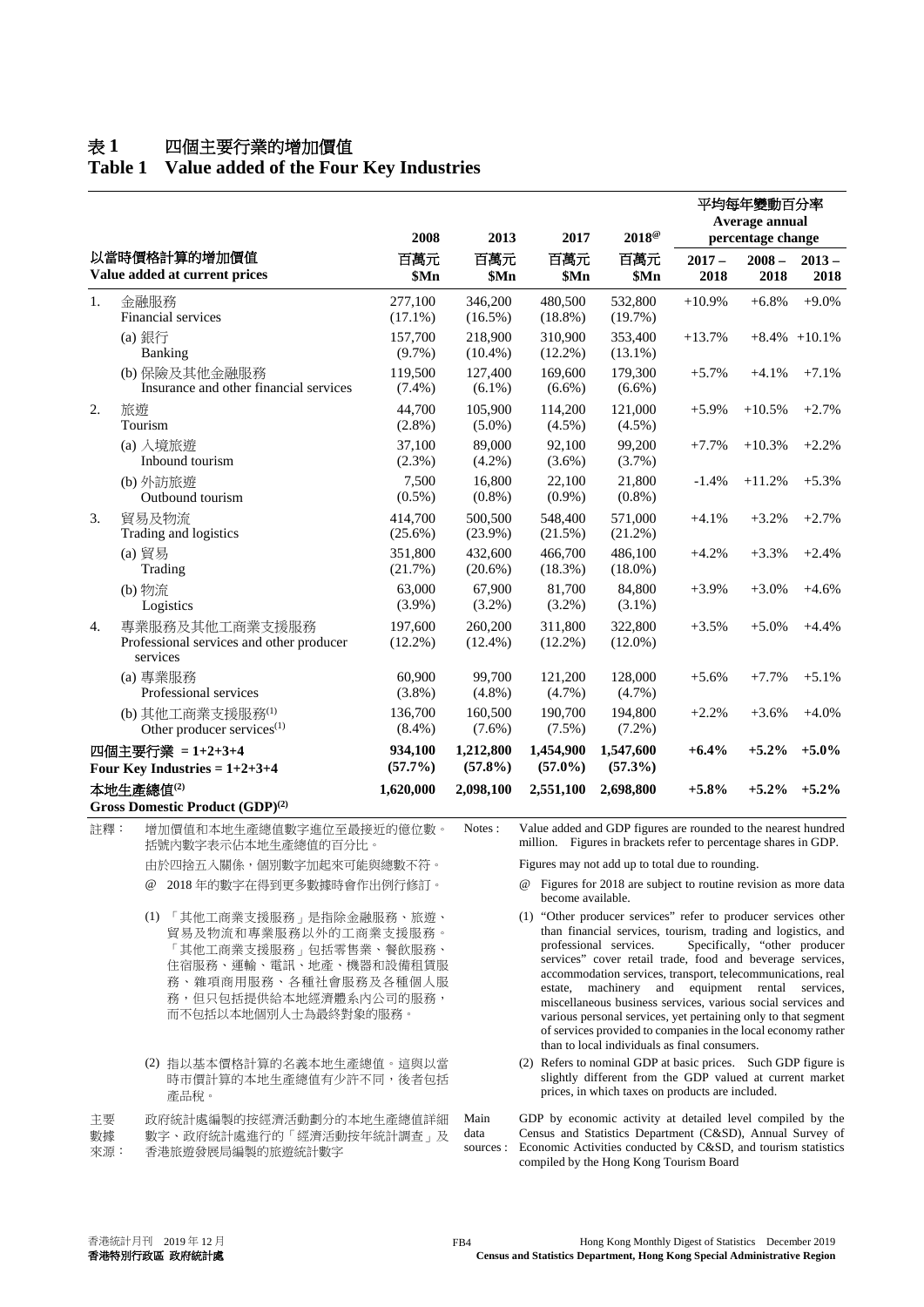## 表 **2** 四個主要行業的就業人數

# **Table 2 Employment in the Four Key Industries**

|                                                     |                                                                        | 2008                    | 2013                                    | 2017                            | $2018^{\circ}$         | 平均每年變動百分率<br>Average annual<br>percentage change |                  |                  |
|-----------------------------------------------------|------------------------------------------------------------------------|-------------------------|-----------------------------------------|---------------------------------|------------------------|--------------------------------------------------|------------------|------------------|
| 就業人數<br><b>Employment</b>                           |                                                                        | 人數<br><b>Number</b>     | 人數<br><b>Number</b>                     | 人數<br><b>Number</b>             | 人數<br><b>Number</b>    | $2017 -$<br>2018                                 | $2008 -$<br>2018 | $2013 -$<br>2018 |
| 1.                                                  | 金融服務<br>Financial services                                             | 206 100<br>$(5.9\%)$    | 231 900<br>$(6.2\%)$                    | 258 500<br>$(6.8\%)$            | 263 000<br>$(6.8\%)$   | $+1.7%$                                          | $+2.5%$          | $+2.5%$          |
|                                                     | (a) 銀行<br>Banking                                                      | 93 500<br>(2.7%)        | 97 500<br>$(2.6\%)$                     | 102 900<br>$(2.7\%)$            | 104 100<br>$(2.7\%)$   | $+1.2%$                                          | $+1.1%$          | $+1.3%$          |
|                                                     | (b) 保險及其他金融服務<br>Insurance and other financial services                | 112 500<br>$(3.2\%)$    | 134 400<br>$(3.6\%)$                    | 155 600<br>$(4.1\%)$            | 158 800<br>$(4.1\%)$   | $+2.1%$                                          | $+3.5%$          | $+3.4%$          |
| 2.                                                  | 旅遊<br>Tourism                                                          | 194 800<br>$(5.6\%)$    | 270 300<br>$(7.3\%)$                    | 257 100<br>$(6.7\%)$            | 256 900<br>$(6.6\%)$   | $-0.1%$                                          | $+2.8%$          | $-1.0%$          |
|                                                     | (a) 入境旅遊<br>Inbound tourism                                            | 161 200<br>$(4.6\%)$    | 238 300<br>$(6.4\%)$                    | 224 500<br>$(5.9\%)$            | 225 400<br>$(5.8\%)$   | $+0.4%$                                          | $+3.4%$          | $-1.1%$          |
|                                                     | (b) 外訪旅遊<br>Outbound tourism                                           | 33 600<br>$(1.0\%)$     | 32 100<br>$(0.9\%)$                     | 32 500<br>$(0.9\%)$             | 31 500<br>$(0.8\%)$    | $-3.2%$                                          | $-0.6%$          | $-0.4%$          |
| 3.                                                  | 貿易及物流<br>Trading and logistics                                         | 820 200<br>$(23.4\%)$   | 766 300<br>$(20.6\%)$                   | 727 500<br>$(19.0\%)$           | 718 600<br>$(18.6\%)$  | $-1.2%$                                          | $-1.3%$          | $-1.3%$          |
|                                                     | (a) 貿易<br>Trading                                                      | 619 300<br>$(17.6\%)$   | 577 700<br>$(15.5\%)$                   | 546 900<br>$(14.3\%)$           | 541 800<br>$(14.0\%)$  | $-0.9\%$                                         | $-1.3%$          | $-1.3%$          |
|                                                     | (b) 物流<br>Logistics                                                    | 200 800<br>$(5.7\%)$    | 188 700<br>$(5.1\%)$                    | 180 600<br>$(4.7\%)$            | 176 900<br>$(4.6\%)$   | $-2.1%$                                          | $-1.3%$          | $-1.3%$          |
| 4.                                                  | 專業服務及其他工商業支援服務<br>Professional services and other producer<br>services | 457 000<br>$(13.0\%)$   | 496 200<br>$(13.3\%)$                   | 537 200<br>$(14.0\%)$           | 551 000<br>$(14.2\%)$  | $+2.6%$                                          | $+1.9%$          | $+2.1%$          |
|                                                     | (a) 專業服務<br>Professional services                                      | 178 100<br>$(5.1\%)$    | 203 800<br>$(5.5\%)$                    | 221 400<br>$(5.8\%)$            | 227 700<br>$(5.9\%)$   | $+2.8%$                                          | $+2.5%$          | $+2.2%$          |
|                                                     | (b) 其他工商業支援服務(1)<br>Other producer services <sup>(1)</sup>             | 279 000<br>$(7.9\%)$    | 292 300<br>$(7.8\%)$                    | 315 800<br>$(8.3\%)$            | 323 300<br>$(8.4\%)$   | $+2.4%$                                          | $+1.5%$          | $+2.0%$          |
| 四個主要行業 = 1+2+3+4<br>Four Key Industries = $1+2+3+4$ |                                                                        | 1 678 100<br>$(47.8\%)$ | $(47.4\%)$                              | 1764 700 1780 200<br>$(46.6\%)$ | 1789 500<br>$(46.3\%)$ | $+0.5%$                                          | $+0.6%$          | $+0.3%$          |
|                                                     | 總就業人數<br><b>Total employment</b>                                       |                         | 3 509 800 3 724 800 3 823 900 3 867 600 |                                 |                        | $+1.1%$                                          | $+1.0%$          | $+0.8\%$         |

註釋: 就業人數進位至最接近的百位數。括號內數字表示佔總 就業人數的百分比。

> 由於四捨五入關係,個別數字加起來可能與總數不符。 Figures may not add up to total due to rounding. @ 2018 年的數字在得到更多數據時會作出例行修訂。 @ Figures for 2018 are subject to routine revision as more data

(1) 「其他工商業支援服務」是指除金融服務、旅遊、 貿易及物流和專業服務以外的工商業支援服務。 「其他工商業支援服務」包括零售業、餐飲服務、 住宿服務、運輸、電訊、地產、機器和設備租賃服 務、雜項商用服務、各種社會服務及各種個人服 務,但只包括提供給本地經濟體系內公司的服務, 而不包括以本地個別人士為最終對象的服務。

主要 數據 來源: 政府統計處編製的就業綜合估計數字 Main

Notes : Employment figures are rounded to the nearest hundred. Figures in brackets refer to percentage shares in total employment.

- become available.
- (1) "Other producer services" refer to producer services other than financial services, tourism, trading and logistics, and professional services. Specifically, "other producer Specifically, "other producer services" cover retail trade, food and beverage services, accommodation services, transport, telecommunications, real estate, machinery and equipment rental services, miscellaneous business services, various social services and various personal services, yet pertaining only to that segment of services provided to companies in the local economy rather than to local individuals as final consumers.

data source : Composite Employment Estimates compiled by the Census and Statistics Department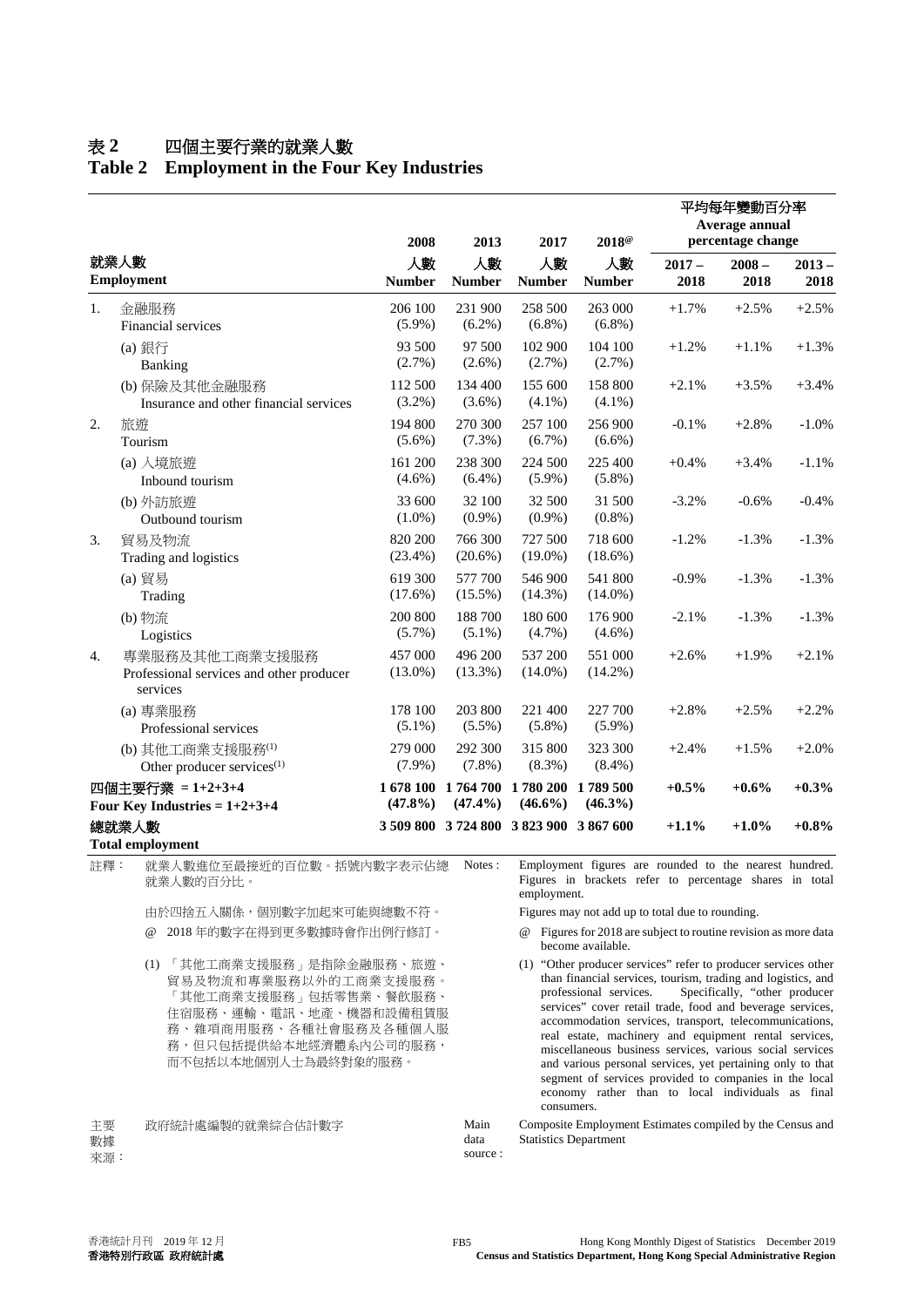3.1 香港是一個國際金融中心。在 2018 年 底,香港證券市場市值在亞洲排名第三及在全 球排名第五。同時,香港亦是全球最活躍的首 次公開招股市場之一,集資額在 2018 年位列 全球第一。

3.2 金融服務的涵蓋範圍廣泛,包括銀行、 保險、證券經紀、資產管理及其他金融服務。 2018 年金融服務業的增加價值為 5,328 億元 (佔本地生產總值的 19.7%),較 2017年的 4,805 億元上升 10.9%。就業人數在 2018 年為 263 000 人 (佔總就業人數的 6.8%),較 2017 年的 258 500 人上升 1.7%。銀行活動及 股票交投活動在 2018 年保持暢旺,為金融服 務業淨產值的持續增長帶來支持。 (表 1 及 2)

3.3 香港的銀行從事多方面的零售及批發銀 行業務,例如接受存款、貿易融資、公司財 務、財資活動及證券經紀業務。銀行業在 2018 年的增加價值為 3,534 億元(佔本地生產 總值的 13.1%),較 2017年的 3,109 億元上 升 13.7% 。 該 行 業 在 2018 年僱用了 104 100 人(佔總就業人數的 2.7%)。 (表  $1 \nrightarrow 2$ )

3.4 至於保險及其他金融服務,主要包括人 壽保險及一般保險、證券經紀、資產管理、融 資租賃公司和投資及控股公司等。保險及其他 金融服務的增加價值由 2017 年 1,696 億元上 升 5.7% 至 2018 年的 1,793 億元(佔本地生產 總值的 6.6% ) 。 就業人數在 2018 年 為 158 800 人(佔總就業人數的 4.1%)。 (表  $1 \overline{R} 2$ 

## **3.** 金融服務 **3. Financial Services**

3.1 Hong Kong is an international financial centre. As of 2018, the market capitalisation of Hong Kong's stock market ranked at the third in Asia and the fifth in the world. Meanwhile, Hong Kong is one of the world's most active markets for initial public offerings (IPOs), ranked the first in the world in IPOs funds raised in 2018.

3.2 Financial services cover a wide range of services including banking, insurance, stock brokerage, asset management, and other financial services. In 2018, the value added of financial services industry amounted to \$532.8 billion (or 19.7% of GDP) with a growth of 10.9% from \$480.5 billion in 2017. The employment in 2018 was 263 000 persons (or 6.8% of total employment) with a growth of 1.7% from 258 500 persons in 2017. The banking activities and stock trading activities stayed vibrant in 2018, rendering support to the continued growth of net output in financial services industry. (Tables 1 and 2)

3.3 Banks in Hong Kong engage in a wide range of retail and wholesale banking business such as deposit taking, trade financing, corporate finance, treasury activities and securities broking. The value added of banking industry was \$353.4 billion in 2018 (or 13.1% of GDP), with a growth of 13.7% from \$310.9 billion in 2017. This industry employed 104 100 persons (or 2.7% of total employment) in 2018. (Tables 1 and 2)

3.4 The insurance and other financial services mainly cover life insurance and general insurance, stock brokerage, asset management, financial leasing; and investment and holding companies, etc. The value added of insurance and other financial services increased by 5.7% from \$169.6 billion in 2017 to \$179.3 billion (or 6.6% of GDP) in 2018. The employment number was 158 800 persons (or 4.1% of total employment) in 2018. (Tables 1 and 2)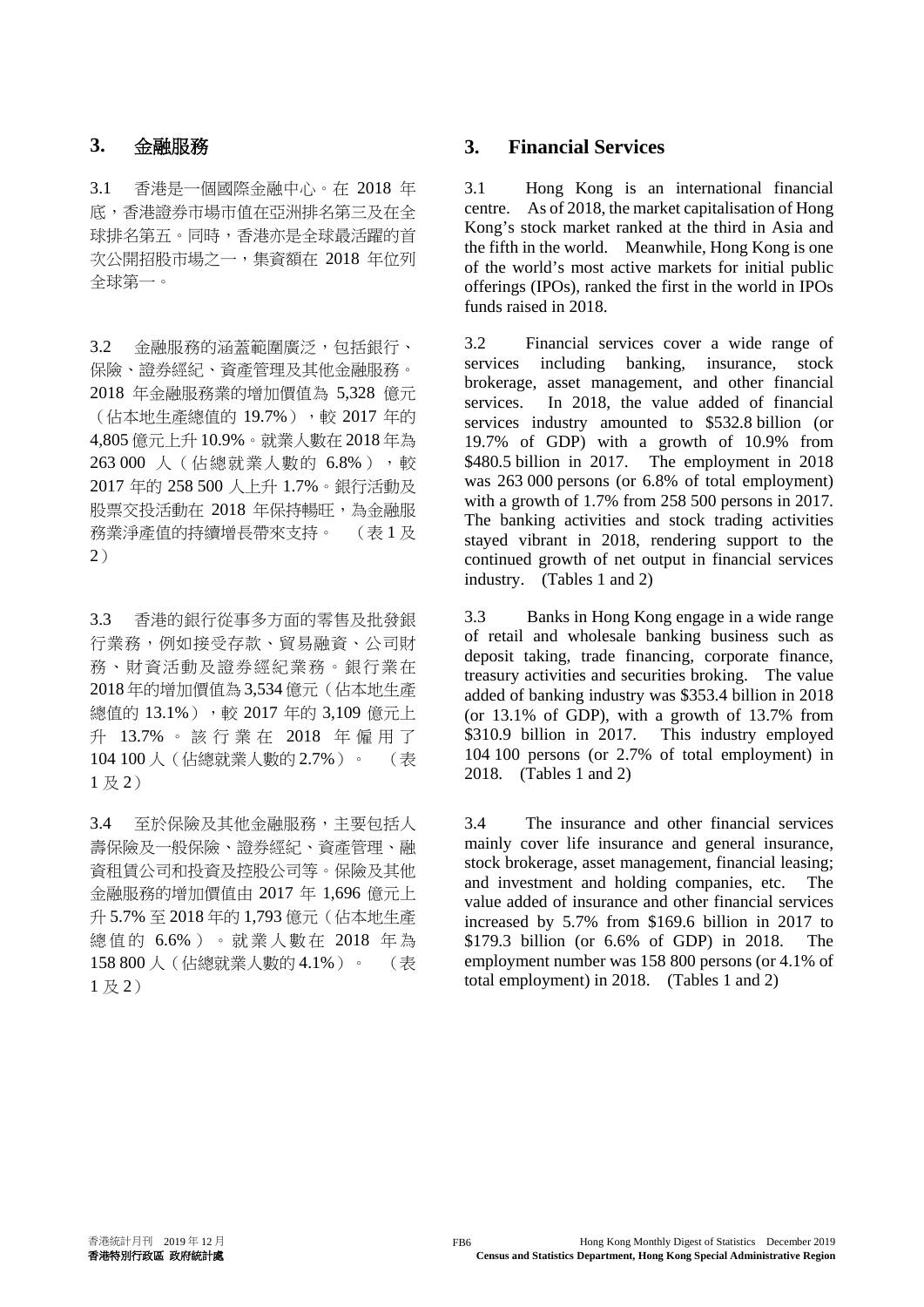4.1 旅遊業包括入境 及外訪旅遊。入境旅遊 佔旅遊業增加價值的主要部分。2018 年整體 訪港旅客較 2017 年增加 11.4% 至 6 510 萬人 次,當中過夜旅客人次增加 4.9%。

4.2 旅遊業在 2018 年帶來 1,210 億元的增加 價值(佔本地生產總值的 4.5%),較 2017年 的 1,142 億元上升 5.9%。就業人數在 2018 年 為 256 900 人 (佔總就業人數的 6.6%),較 2017 年的 257 100 人下跌 0.1%。 (表 1 及 2)

4.3 入境旅遊 <sup>3</sup> 包括零售業、住宿服務(包 括酒店、賓館、旅舍及其他提供短期住宿服務 的機構單位)、餐飲服務、運輸及其他個人服 務等,但只限於向旅客提供服務的部分。受到 訪港旅客人次在 2018 年顯著上升所帶動,入 境旅遊的增加價值由 2017 年的 921 億元上升 7.7% 至 2018 年的 992 億元(佔本地生產總值 的 3.7%)。入境旅遊在 2018 年為 225 400 人 提供職位(佔總就業人數的 5.8% ) 。 (表 1 及 2)

4.4 外訪旅遊則包括過境客運服務及旅行代 理、代訂服務及相關活動,但只限於向本港居 民提供到境外旅遊的服務的部分。外訪旅遊的 增加價值由 2017 年的 221 億元下跌 1.4% 至 2018 年的 218 億元(佔本地生產總值的 0.8%)。2018 年從事外訪旅遊的就業人數有 31 500 人 (佔總就業人數的 0.8% ) 。 (表 1 及 2)

# **4.** 旅遊 **4. Tourism**

4.1 Tourism industry includes both inbound tourism and outbound tourism. Inbound tourism accounted for the majority share of the value added of tourism. Total visitor arrivals increased by 11.4% to 65.1 million, of which overnight visitors rose by 4.9% in 2018 compared with 2017.

4.2 Tourism industry generated value added of \$121.0 billion in 2018 (or 4.5% of GDP), with a growth of 5.9% from \$114.2 billion in 2017. The employment in 2018 was 256 900 persons (or 6.6% of total employment), a decrease of 0.1% from 257 100 persons in 2017. (Tables 1 and 2)

4.3 Inbound tourism<sup>3</sup> covers retail trade, accommodation services (covering hotels, guesthouses, boarding houses and other establishments providing short term accommodation), food and beverage services, transport and personal services etc., yet pertaining only to the part provided to visitors. The 7.7% increase in value added of inbound tourism from \$92.1 billion in 2017 to \$99.2 billion in 2018 (or 3.7% of GDP) was underpinned by the significant increase of visitor arrivals in 2018. Inbound tourism provided jobs for 225 400 persons in 2018 (or 5.8% of total employment). (Tables 1 and 2)

4.4 Outbound tourism covers cross-boundary passenger transport services and travel agency, reservation service and related activities, yet pertaining only to the part provided to Hong Kong residents travelling abroad. The value added of outbound tourism amounted to \$21.8 billion in 2018 (or 0.8% of GDP), decreased by 1.4% from \$22.1 billion in 2017. The number of persons engaged in outbound tourism in 2018 was 31 500 (or 0.8% of total employment). (Tables 1 and 2)

3 According to international practices, to measure the contribution of inbound tourism, tourism ratios for tourism-related economic activities are estimated by shares of business receipts from visitors in total business receipts, and are used to allocate value added and employment in respect of these activities to inbound tourism.

根據國際慣用方法,在量度入境旅遊的貢獻時,會根據 來自旅客的收益佔與旅遊有關的經濟活動的總業務收益 的百分比計算旅遊比率,再利用這些比率把有關經濟活 動內由入境旅遊所衍生的增加價值和就業人數區分。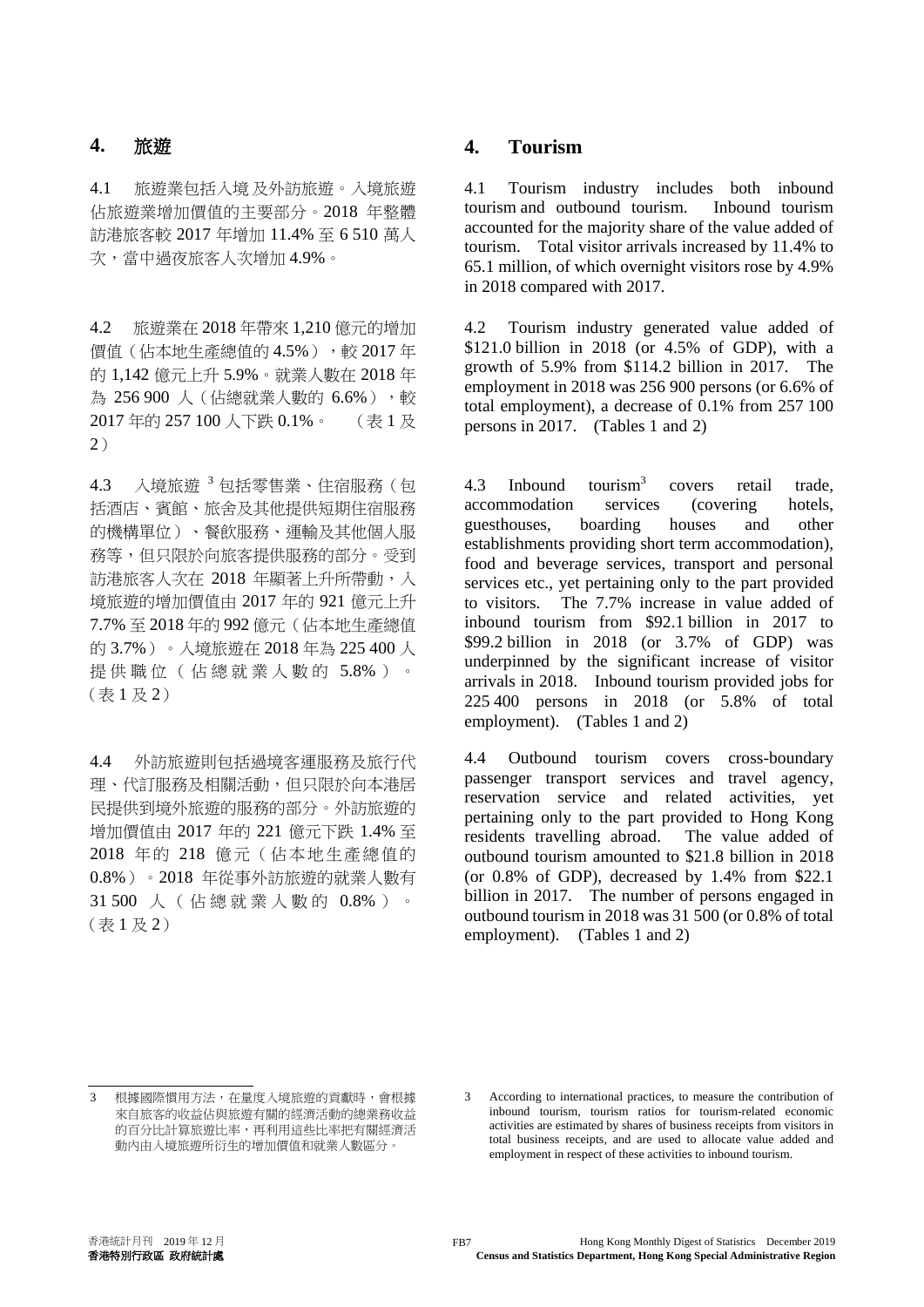5.1 在 2018 年,香港為全球第七大商品貿 易經濟體系。貨物貿易總值在 2018 年上升 7.9% 至 88,795 億元,其中進口和出口商品貿 易分別增加 8.4% 及 7.3% 至 47,214 億元及 41,581 億元。同年,香港國際機場的貨物吞 吐量達 510 萬公噸,佔世界各地機場的首位。

5.2 以增加價值及就業人數計算,貿易及物 流服務業在四個主要行業當中均是最大的行 業。該行業在 2018 年為香港帶來 5,710 億元 的增加價值(佔本地生產總值的 21.2%),較 2017 年 5,484 億元的增加價值上升 4.1%。區 內貿易活動在 2018 年表現蓬勃,令貿易及物 流服務業維持穩定增長。就業人數方面,貿易 及物流服務業在 2018 年僱用 718 600 人(佔 總就業人數的 18.6%)。 (表 1 及 2)

5.3 貿易在貿易及物流服務中佔主要部分。 貿易在 2018 年的增加價值為 4,861 億元(佔 本地生產總值的 18.0%), 較 2017 年的 4,667 億元上升 4.2% 。就業人數在 2018 年 有 541 800 人(佔總就業人數的 14.0%)。 (表 1 及 2)

5.4 物流是指籌劃、實施和控制貨物(包括 原材料、半製成品和製成品)、服務及相關資 訊從來源地至使用地的運送及儲存的過程。這 些活動包括貨運、貨運代理、倉庫、郵政及速 遞服務。在 2018 年,物流業的增加價值達 848 億元(佔本地生產總值的 3.1%),較 2017 年的 817 億元上升 3.9%。物流業在 2018 年僱用了 176 900 人 (佔總就業人數的  $4.6\%$ )。 (表 1 及 2)

### **5.** 貿易及物流 **5. Trading and Logistics**

5.1 In 2018, Hong Kong's was the world's  $7<sup>th</sup>$ largest trading economy in goods. The value of total merchandise trade in 2018 increased by 7.9% to \$8,879.5 billion, with imports and exports rose by 8.4% and 7.3% to \$4,721.4 billion and \$4,158.1 billion respectively. In the same year, the cargo throughput of the Hong Kong International Airport amounted to 5.1 million tonnes, ranked the first among all airports in the world.

5.2 The trading and logistics services industry is the largest among the Four Key Industries, in terms of both value added and employment. It generated value added of \$571.0 billion in 2018 (or 21.2% of GDP), with a 4.1% growth from \$548.4 billion in 2017. The trading and logistics services industry remained solid growth amid the vibrant regional trade flows in 2018. In terms of employment, the trading and logistics services industry employed 718 600 persons in 2018 (or 18.6% of total employment). (Tables 1 and 2)

5.3 Trading accounted for the main part of trading and logistics services. Its value added amounted to \$486.1 billion in 2018 (or 18.0% of GDP), grew by 4.2% from \$466.7 billion in 2017. The number of persons engaged was 541 800 in 2018 (or 14.0% of total employment). (Tables 1 and 2)

5.4 Logistics refers to the process of planning, implementing and controlling the movement and storage of goods (including raw materials, goods in progress and finished goods), services and related information from the point of origin to the point of consumption. The activities include freight transport, freight forwarding, storage, postal and courier services. In 2018, the value added of logistics industry amounted to \$84.8 billion (or 3.1% of GDP), increased by 3.9% from \$81.7 billion in 2017. Logistics industry employed 176 900 persons in 2018 (or 4.6% of total employment). (Tables 1 and 2)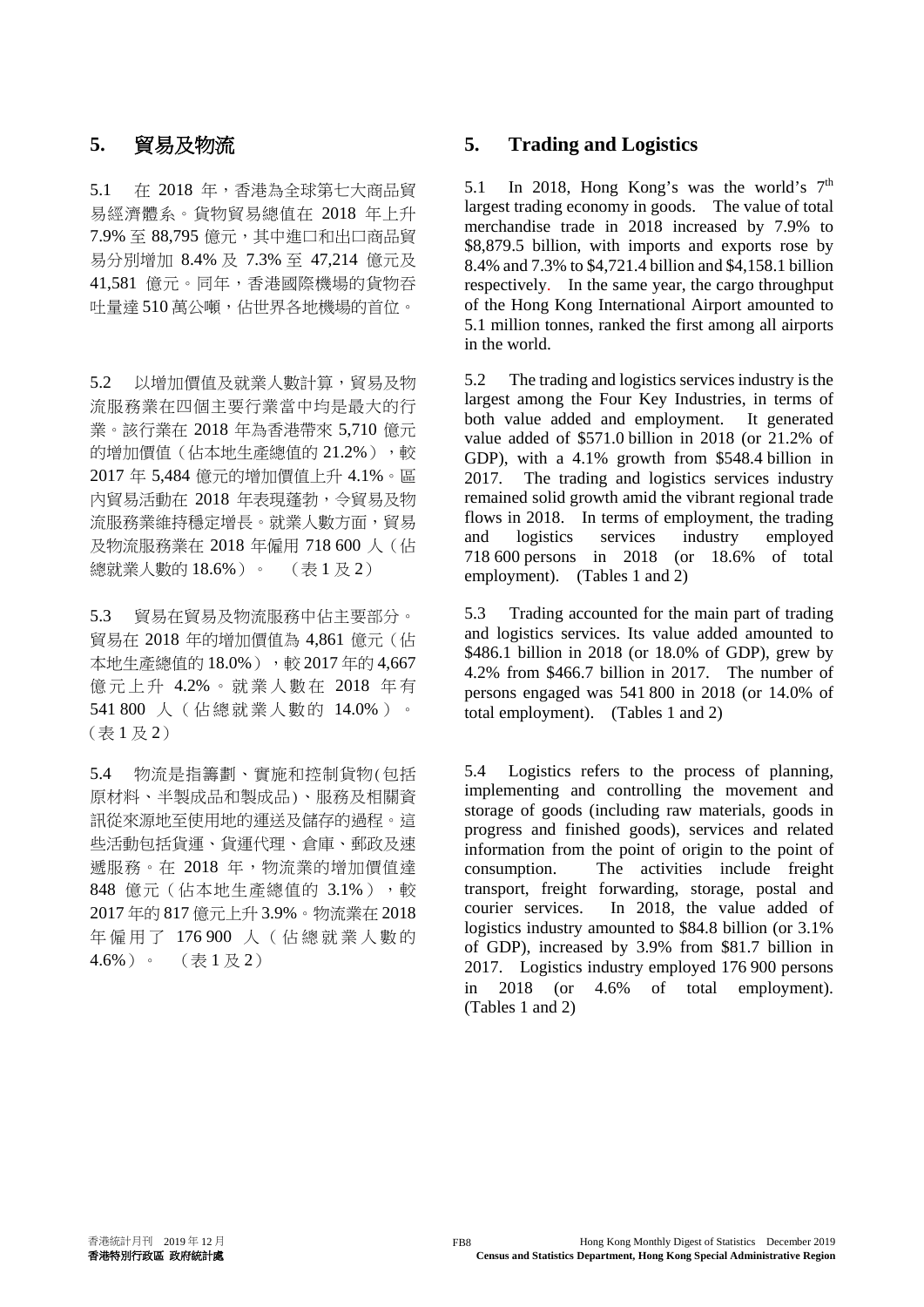# **6.** 專業服務及其他工商業支援服 務

6.1 作為一個重要的全球商業樞紐,香港的 專業服務行業發展多元化,擁有優秀本地人才 和豐富國際經驗。

6.2 專業服務及其他工商業支援服務業在 2018 年合共為香港帶來 3,228 億元的增加價值 (佔本地生產總值的12.0%),並為551 000人 (佔總就業人數的 14.2%)提供職位。與 2017 年比較,專業服務及其他工商業支援服務業的 增加價值上升 3.5%,就業人數則上升 2.6%。 這行業錄得持續增長主要反映專業及商業活動 在 2018 年保持穩健。 (表 1 及表 2)

6.3 專業服務包括法律服務、會計服務、核 數服務、建築及工程活動、技術測試及分析、 科學研究及發展、管理及管理顧問活動、資訊 科技相關服務、廣告、專門設計及相關服務 等。專業服務的增加價值由 2017 年的 1,212 億元上升至 2018 年的 1,280 億元(佔本地生 產總值的4.7%)。就業人數為227 700人(佔 總就業人數的 5.9%)。 (表 1 及表 2)

6.4 工商業支援服務是指提供予本地經濟體 系內其他公司使用的服務(即中間投產消 耗),以及向公司及個別人士輸出的服務。在 2018 年,其他工商業支援服務(除金融服 務、貿易及物流、旅遊和專業服務以外)的增 加價值為 1,948 億元(佔本地生產總值的 7.2%),較 2017 年的 1,907 億元上升 2.2%。 就業人數在 2018 年有 323 300 人(佔總就業 人數的 8.4%)。 (表 1 及表 2)

# **6. Professional services and other producer services**

6.1 Being an important global business hub, Hong Kong's professional services sector developed diversely, with strong pool of local talent and substantial international experience.

6.2 Professional and other producer services industry in Hong Kong together generated value added of \$322.8 billion (or 12.0% of GDP) and provided jobs for 551 000 persons (or 14.2% of total employment) in 2018. The value added and employment grew by 3.5% and 2.6% respectively compared with 2017. The continued growth of this industry reflected that professional and business activities remained resilient in 2018. (Tables 1 and 2)

6.3 Professional services cover legal, accounting, auditing, architecture and engineering activities, technical testing and analysis, scientific research and development, management and consultancy activities, information technology related services, advertising, specialised design and related services, etc. The value added of professional services increased from \$121.2 billion in 2017 to \$128.0 billion in 2018 (or 4.7% of GDP). The employment number was 227 700 persons in 2018 (or 5.9% of total employment). (Tables 1 and 2)

6.4 Producer services refer to services for use by other companies (i.e. intermediate consumption) in the local economy, as well as exports of services to companies and individuals. In 2018, the value added of other producer services (other than financial services, trading and logistics, tourism and professional services) was \$194.8 billion (or 7.2% of GDP), increased by 2.2% from \$190.7 billion in 2017. The employment number was 323 300 persons in 2018 (or 8.4% of total employment). (Tables 1 and 2)